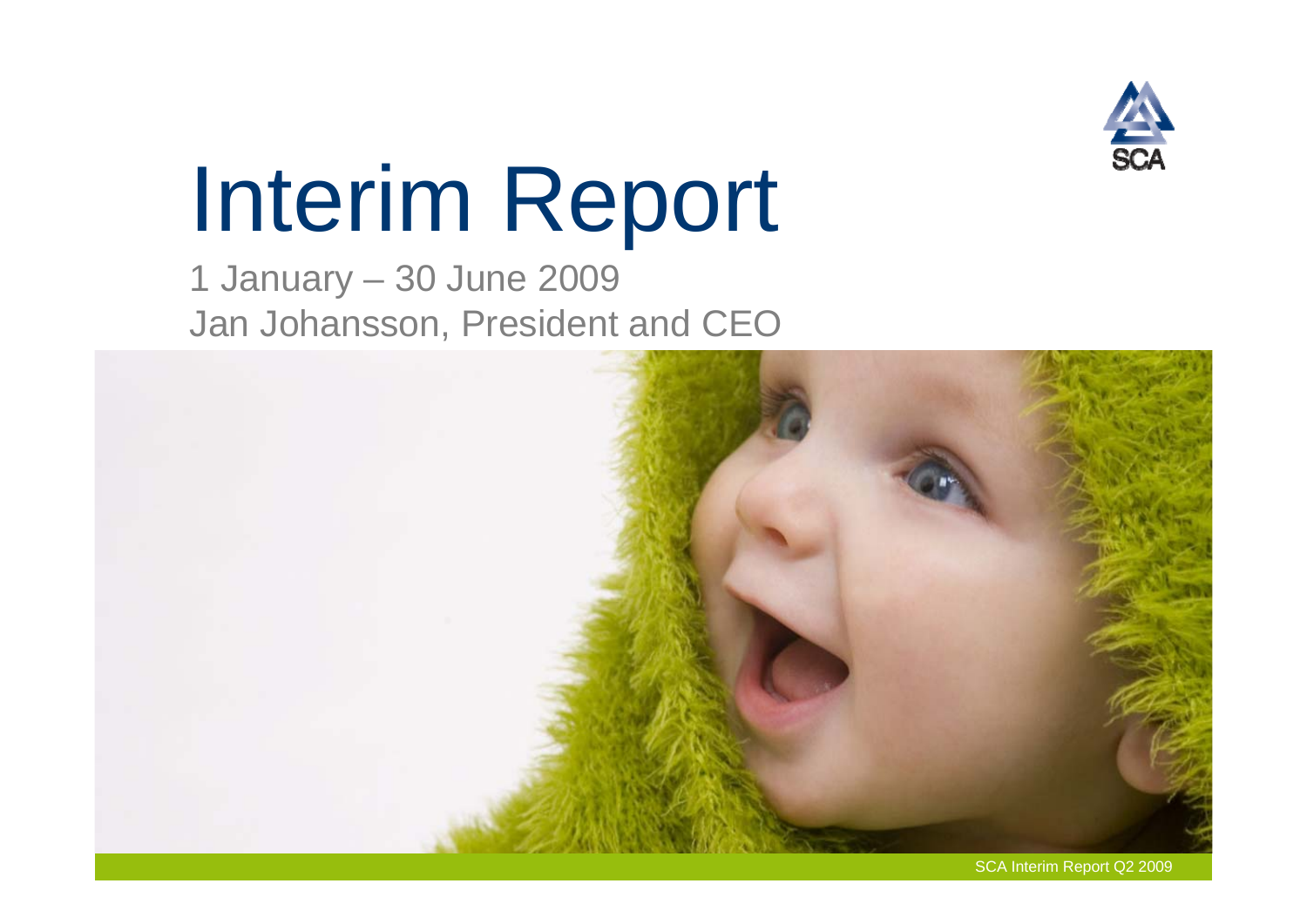## Q2 2009 General market update



- Global GDP expectations -2.6% for 2009
- EURO area industrial production expectations -15.1% for 2009
- Hygiene businesses
	- Stable demand in mature markets
	- Continued good growth in emerging markets
- Packaging and Forest Products
- Weak demand for packaging
	- $\blacklozenge$ Western European demand -12%\*
- Weak demand for publication paper and solid wood products
	- European demand for:
		- •SC paper -9%\*\*
		- •LWC paper -27%\*\*
		- Newsprint -15%\*\*

*<sup>\*</sup> Year to date May 2009 vs 2008* 

*<sup>\*\*</sup> H1 2009 vs H1 2008*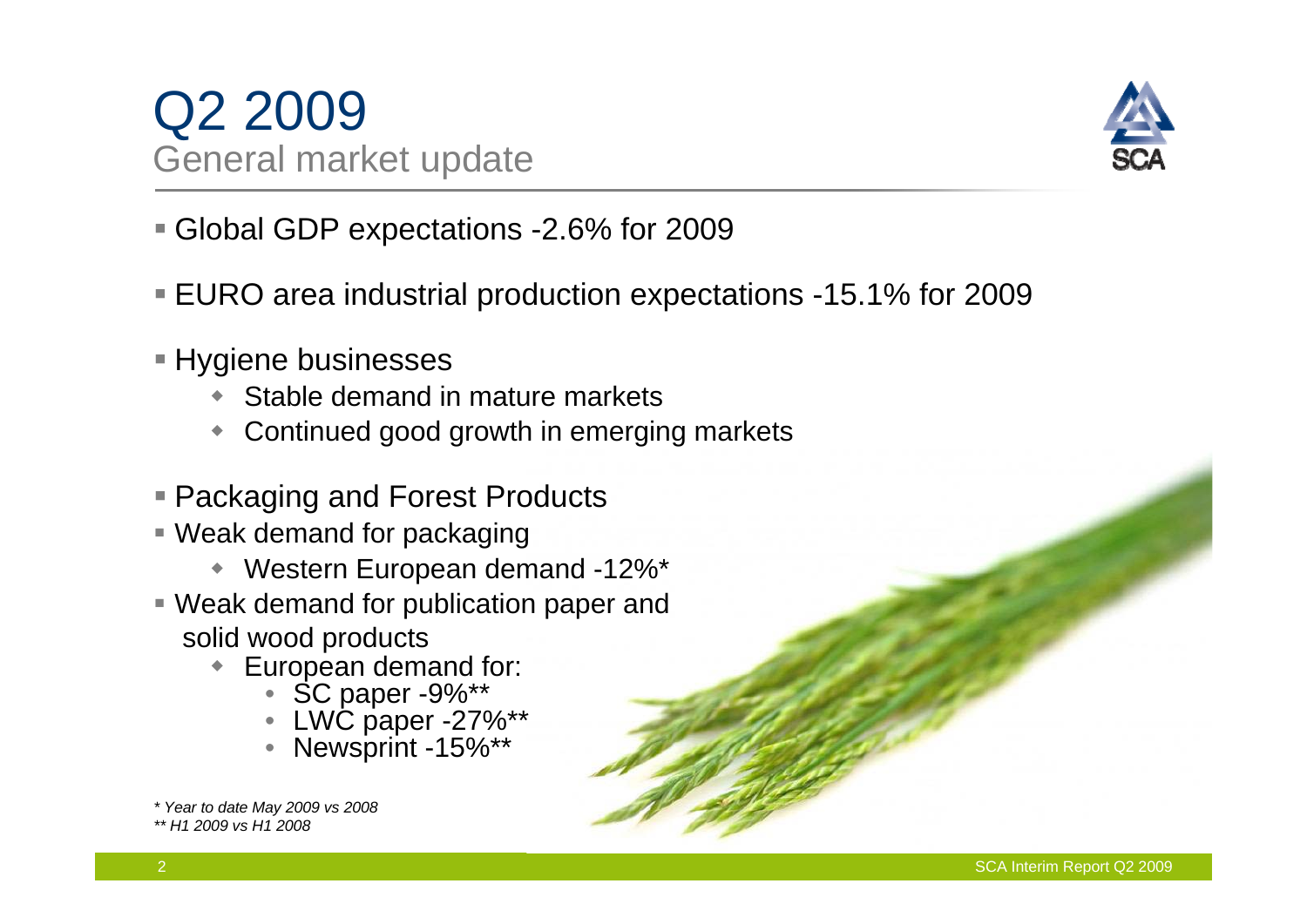

### **Hygiene business**

- Stable demand for Personal Care and Consumer tissue
- Lower demand for AFH tissue
- Continued good growth in emerging markets

## **Packaging and Forest Products**

- Continuous weak demand for Packaging
- Stable demand for publication paper and increased demand for solid-wood products













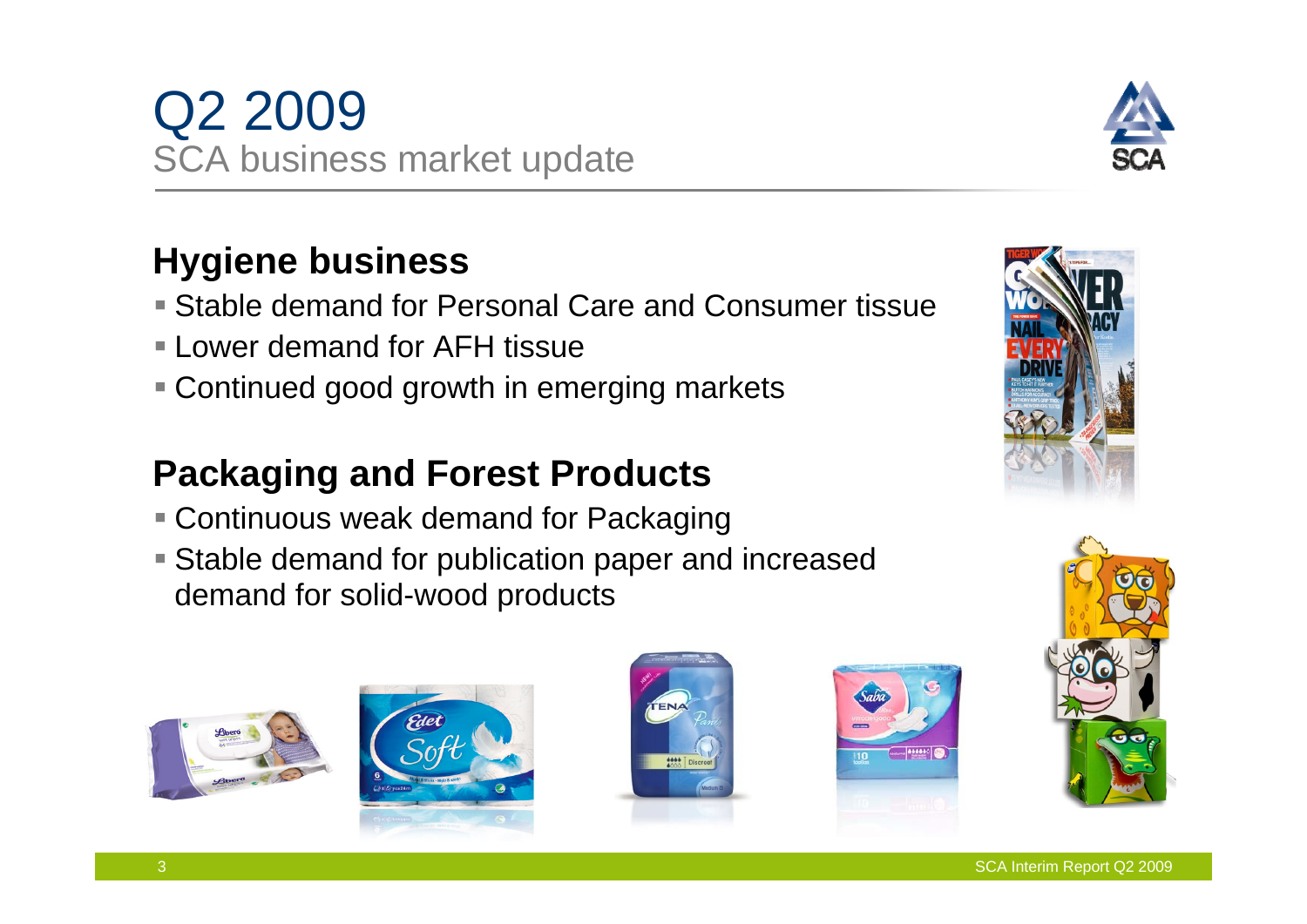## Q2 2009 vs. Q1 2009 **Summary**



## **Group**

- **Sales decreased 1%**
- EBIT increased 11%\*
- Profit before tax increased 33%\*
- Cash flow from current operations increased to SEK 3,047m

## **Business areas**

- **Increased sales and strong profit and** margin improvement in Personal Care
- Stable sales and strong profit growth in Tissue
- **Lower sales and profit in Packaging**
- Stable sales and increased profit in Forest Products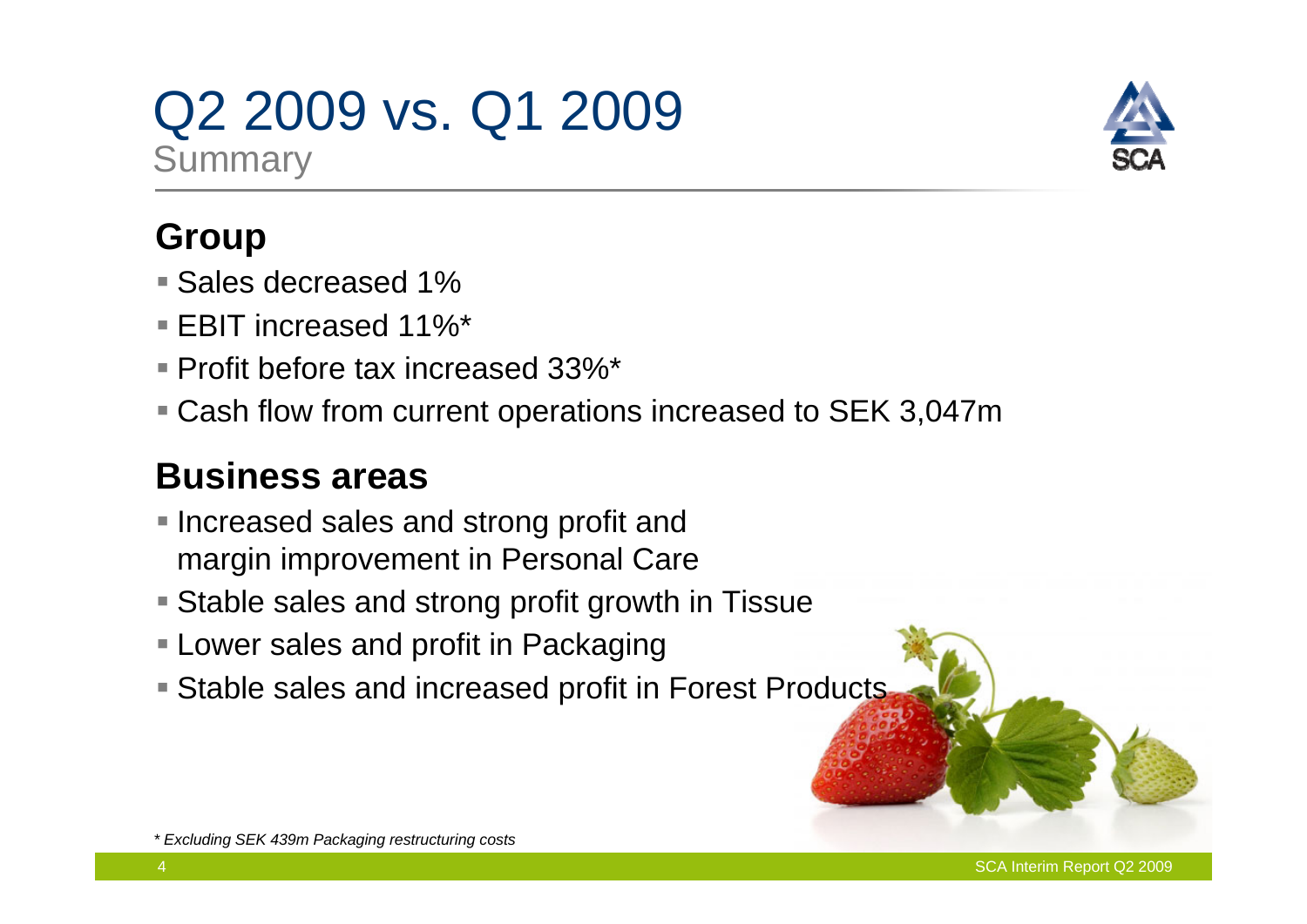

## Q<sub>2</sub> 2009 results

| <b>SEK millions</b>               | Q <sub>2</sub> | Q2     | Change,       |                   |
|-----------------------------------|----------------|--------|---------------|-------------------|
| unless otherwise stated           | 2009           | 2008   | $\frac{0}{0}$ |                   |
| <b>Net sales</b>                  | 27,915         | 27,339 | 2             |                   |
| EBIT*                             | 2,368          | 2,199  | 8             |                   |
| EBIT margin $(\%)^*$              | 8.5            | 8.0    |               |                   |
| Profit before tax*                | 2,014          | 1,703  | 18            |                   |
| Earnings per share (SEK)          | 1.66           | 1.96   | $-15$         |                   |
| Cash flow from current operations | 3,047          | 714    |               | $\leftrightarrow$ |
| Debt/Equity ratio                 | 0.71           | 0.66   |               |                   |



*\* Excluding SEK 439m Packaging restructuring costs*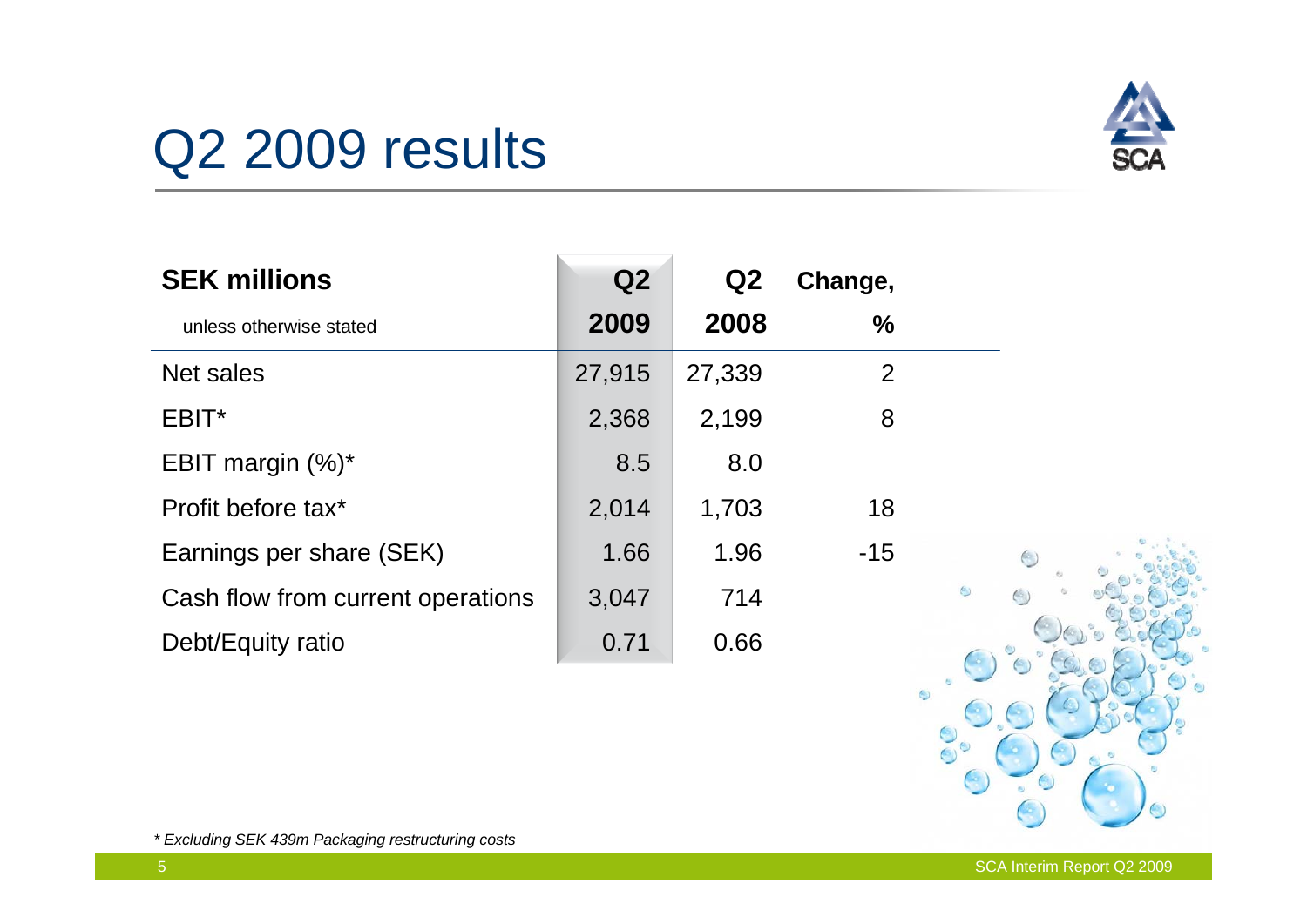## Q2 2009 vs. Q2 2008

**Summary** 

## **Group**

- Sales growth of 5%\*, currency 10%
- Hygiene sales growth in emerging markets of 18%
- EBIT increased 8%\*\*
- Profit before tax increased 18%\*\*
- **Cash flow from current operations increased with** SEK 2,333m

## **Business areas**

- Strong sales and profit growth in Personal Care and Tissue
- Significant sales and profit decline in Packaging
- **Increased sales and profit in Forest Products**



*<sup>\*</sup>Adjusted for the divestment of the UK and Ireland conventional corrugated business*

*<sup>\*\*</sup> Excluding SEK 439m Packaging restructuring costs*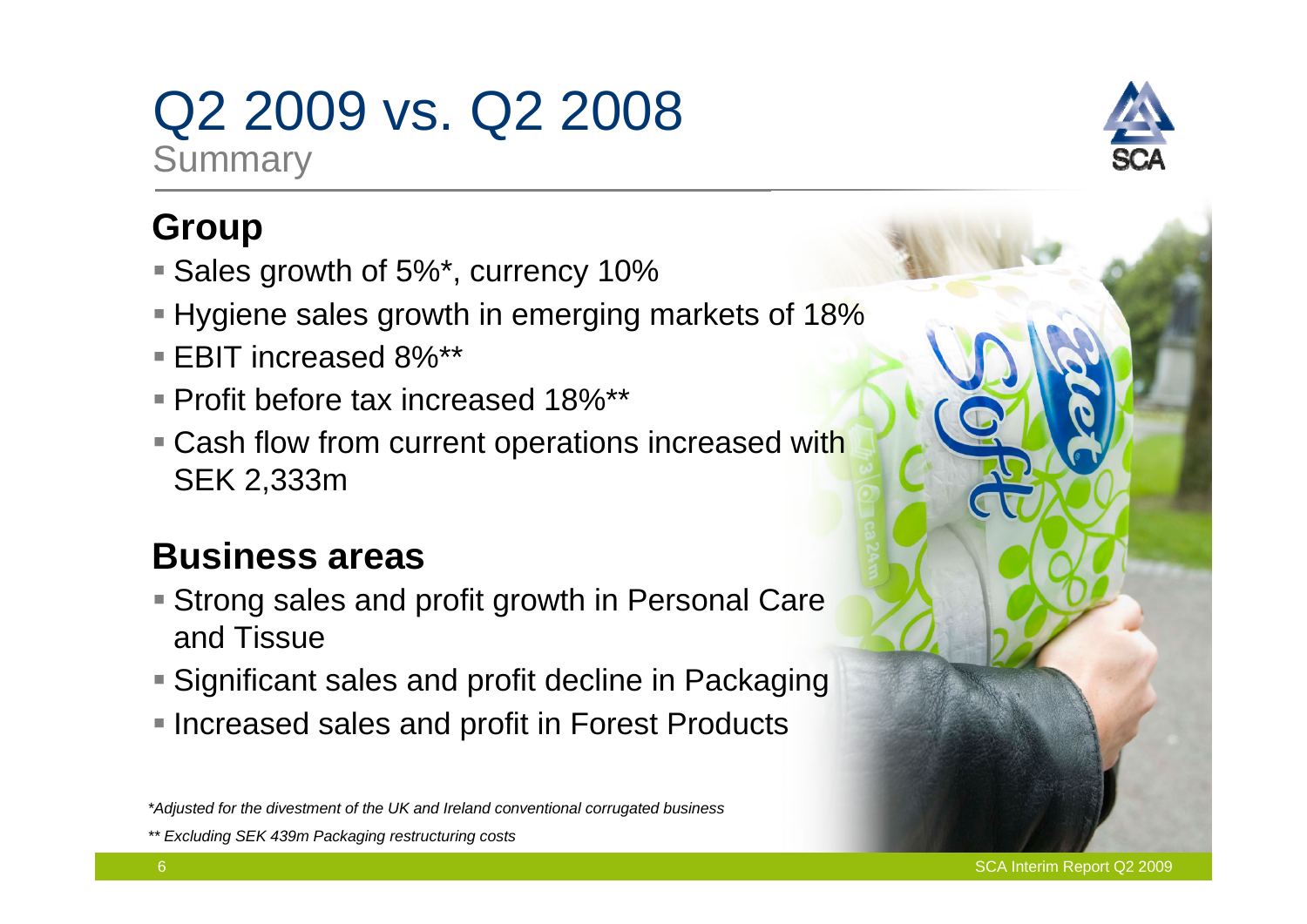## Personal Care Q2 2009 vs Q2 2008





#### **Sales increased by 17%, currency 13%**

- *Incontinence care, 16% sales growth*
- *Baby diapers, 18% sales growth*
- *Feminine care, 18% sales growth*

#### **Sales growth in emerging markets 24%**

### **EBIT increased by 14%**

- Improved mix
- Higher prices and volumes
- **\* Higher marketing costs**
- Improved EBIT margin in baby diapers



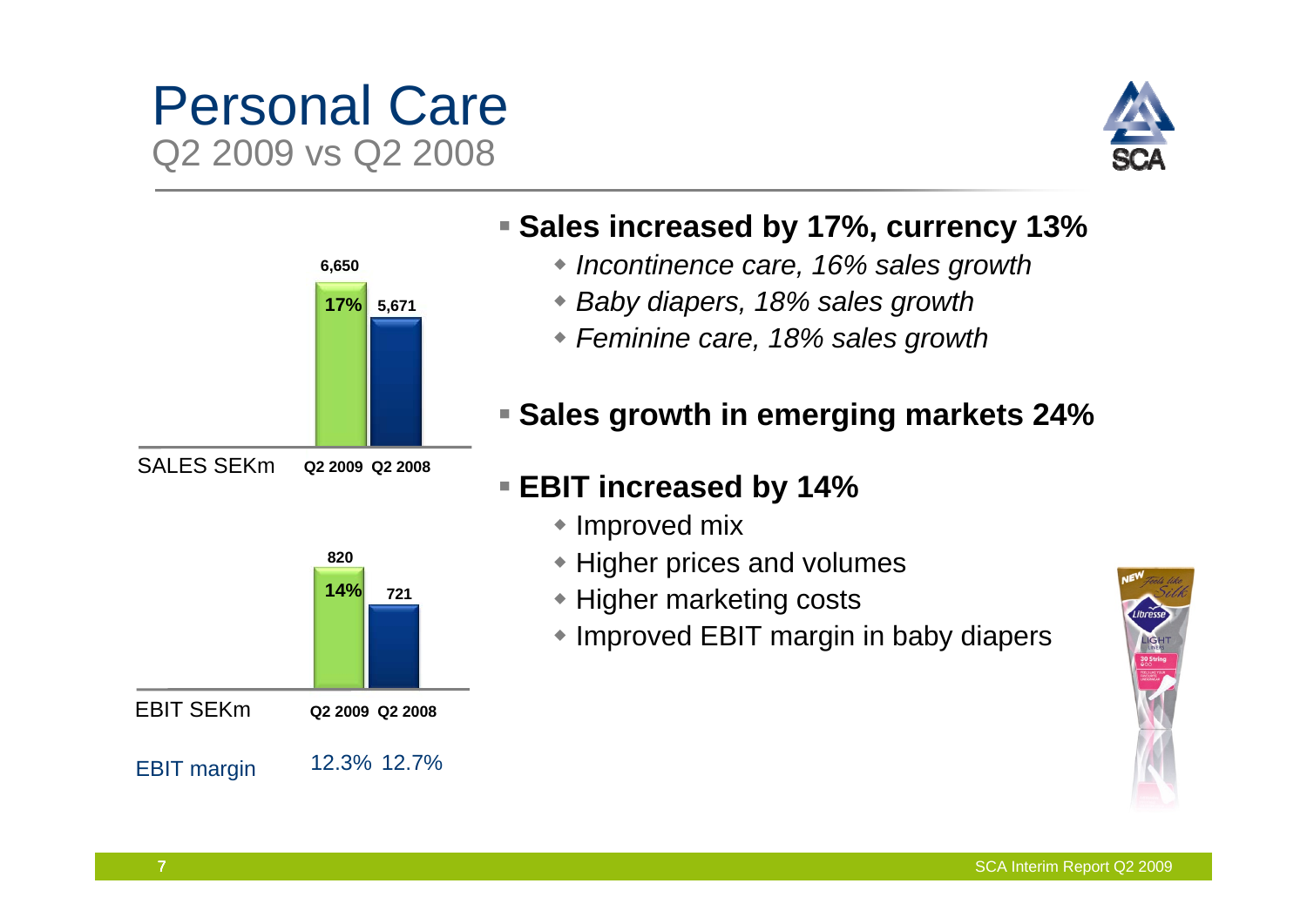## **Tissue** Q2 2009 vs Q2 2008





#### **Sales increased by 14%, currency 13%**

- *Consumer tissue, 13% sales growth*
	- Higher prices
	- •Stable volumes
- *AFH tissue, 19% sales growth*
	- •Higher prices
	- Volumes decreased 4%

## **Sales growth in emerging markets 13%**

## **EBIT increased by 76%**

- Improved mix
- ◆ Higher prices
- Lower raw material costs
- Acquisition synergies

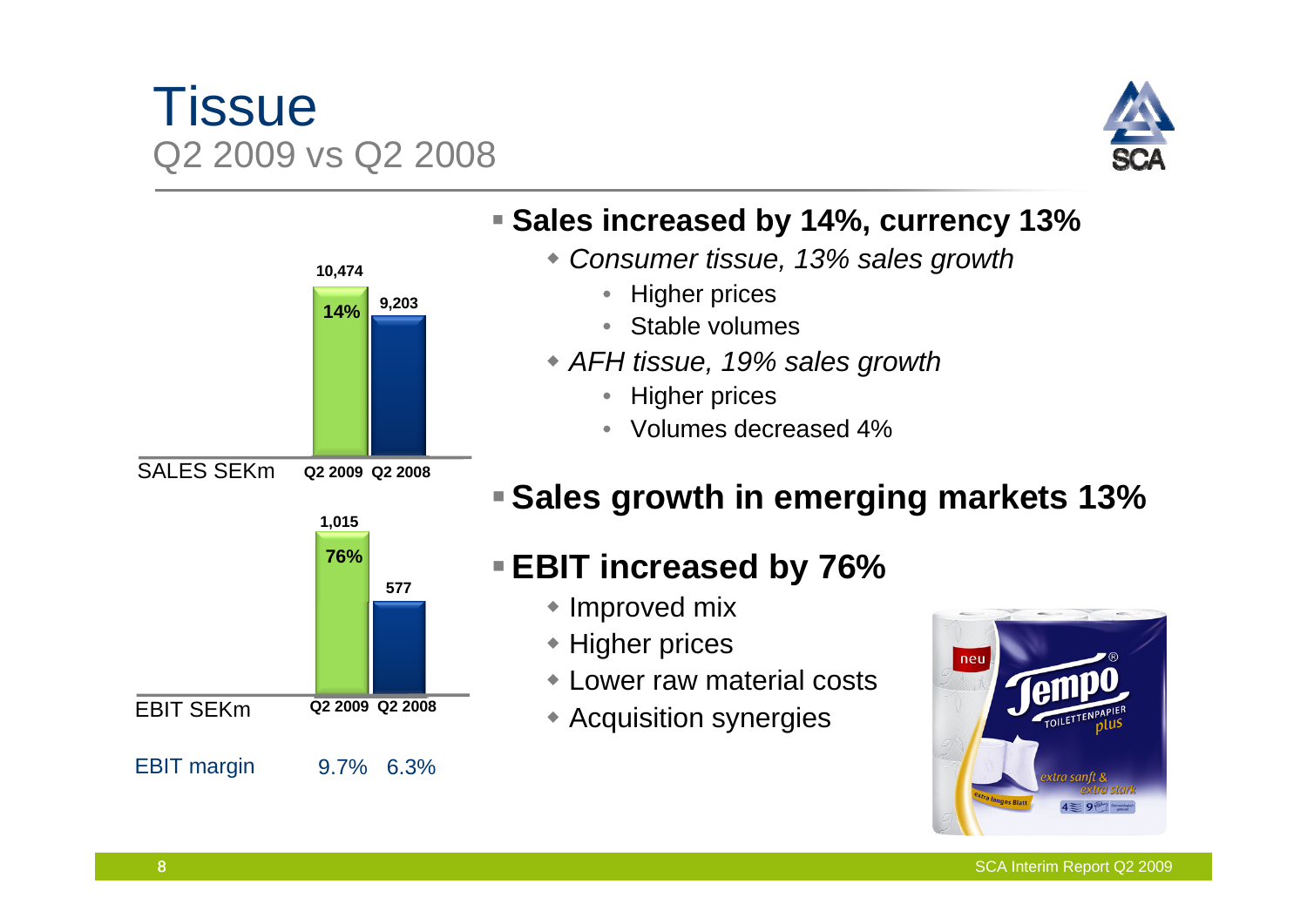#### **-98%\*\***EBIT SEKm**Q2 2009 Q2 2008**

**11\*\***

#### EBIT margin 0.2%\*\* 5.3%

*\*Adjusted for the divestment of the UK and Ireland conventional corrugated business*

*\*\* Excluding SEK 439m Packaging restructuring costs*

**Restructuring program started**

Lower volumes and prices

Lower volumes and prices

Lower raw material costs

**EBIT decreased by 98%\*\***

- Costs SEK 439m
- Closed New Hythe testliner mill with 260,000 tonnes capacity

Production downtime 158,000 tonnes





Packaging

Q2 2009 vs Q2 2008



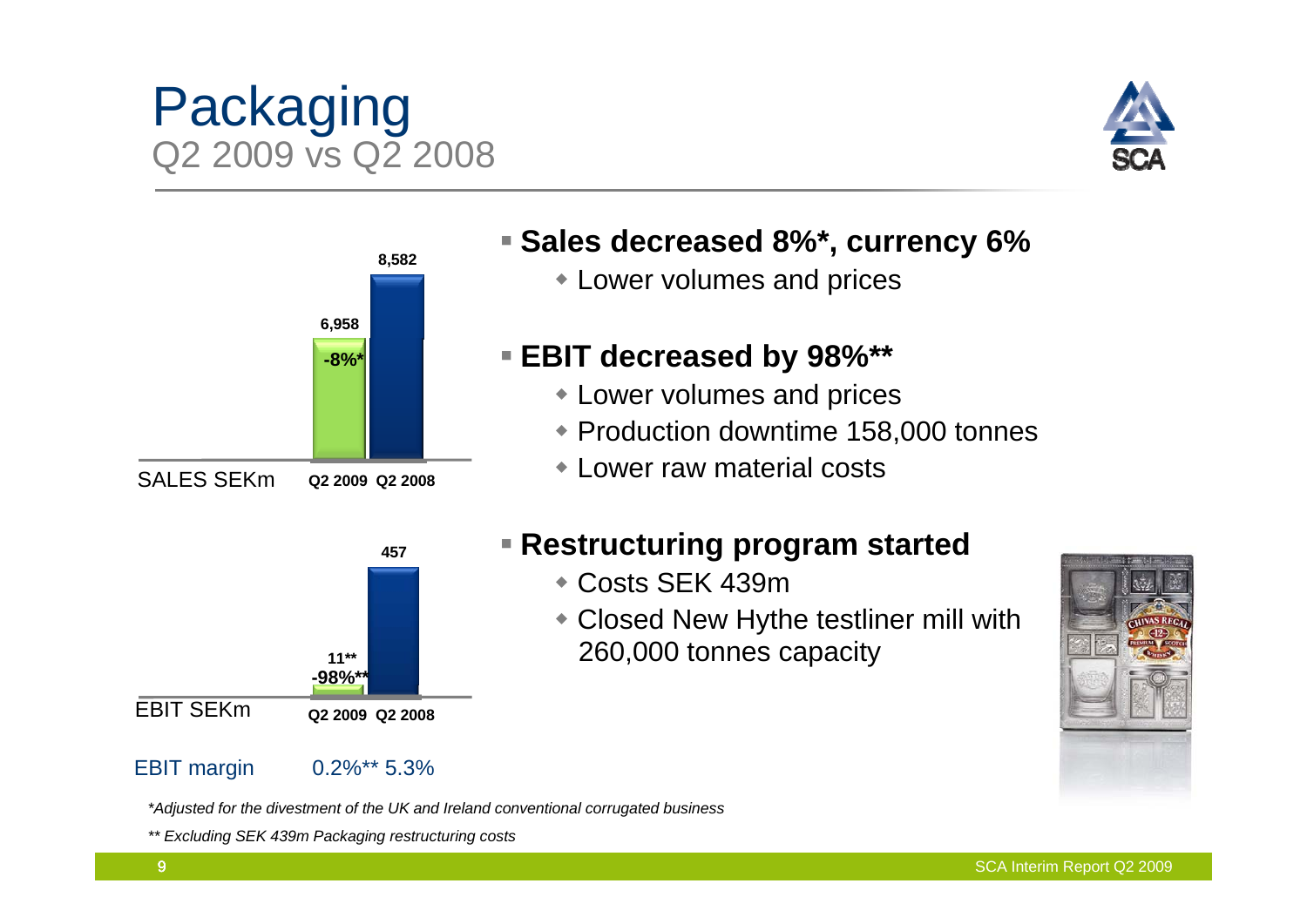## Forest Products Q2 2009 vs Q2 2008



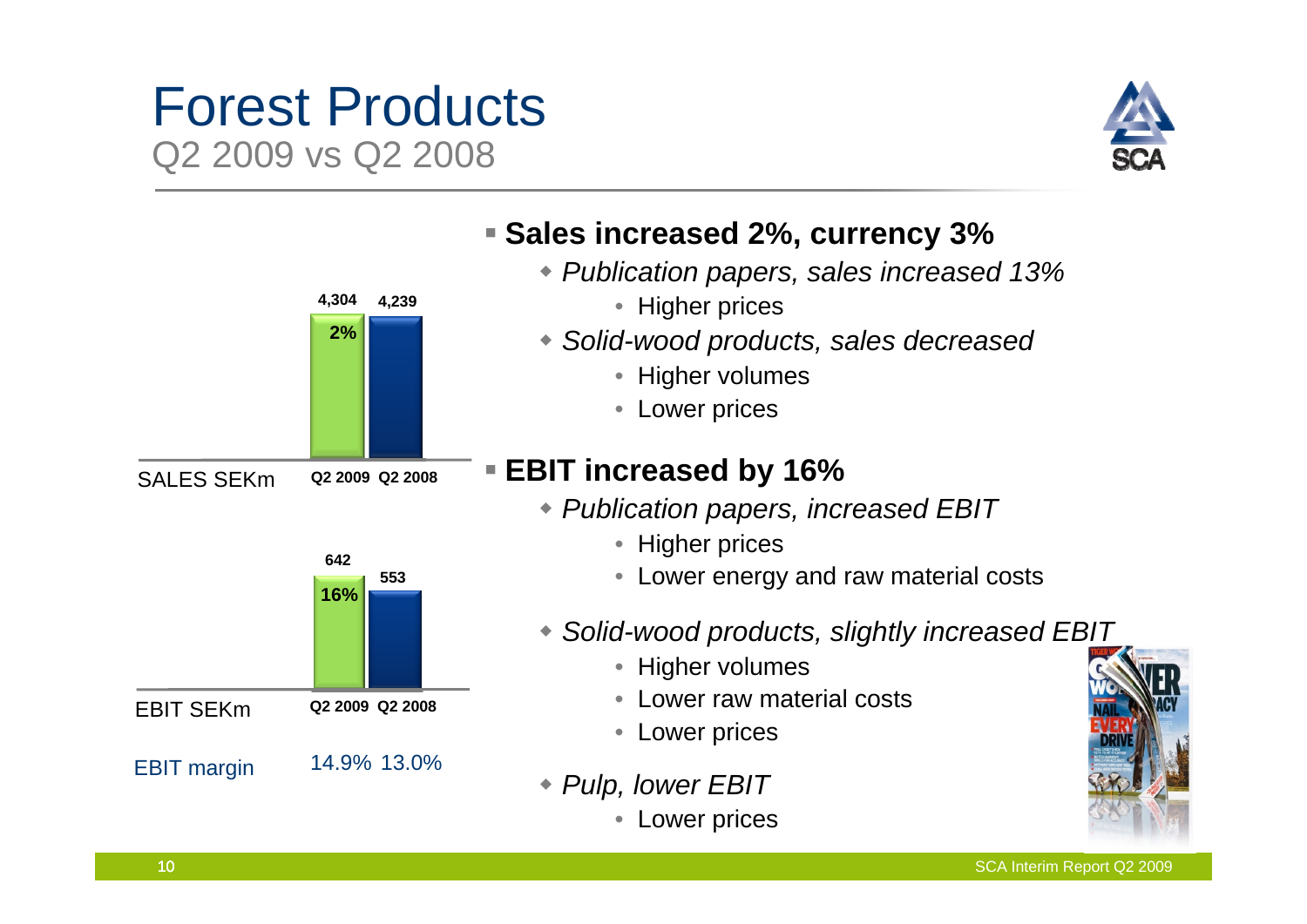#### SCA Interim Report Q2 2009

## Outlook 2009

#### **Hygiene businesses**

- $\blacklozenge$ Increased price focus
- $\blacklozenge$ Stable demand

#### **Packaging**

- $\blacklozenge$ Continued weak demand
- $\blacklozenge$ Price pressure
- $\blacklozenge$ Lower liner inventory levels

#### **Forest Products**

- $\blacklozenge$  **Publication papers**
	- Low demand
	- Price pressure mainly in magazine paper
- $\blacklozenge$  **Solid-wood products**
	- Improved market balance
	- $\bullet$ Increasing prices



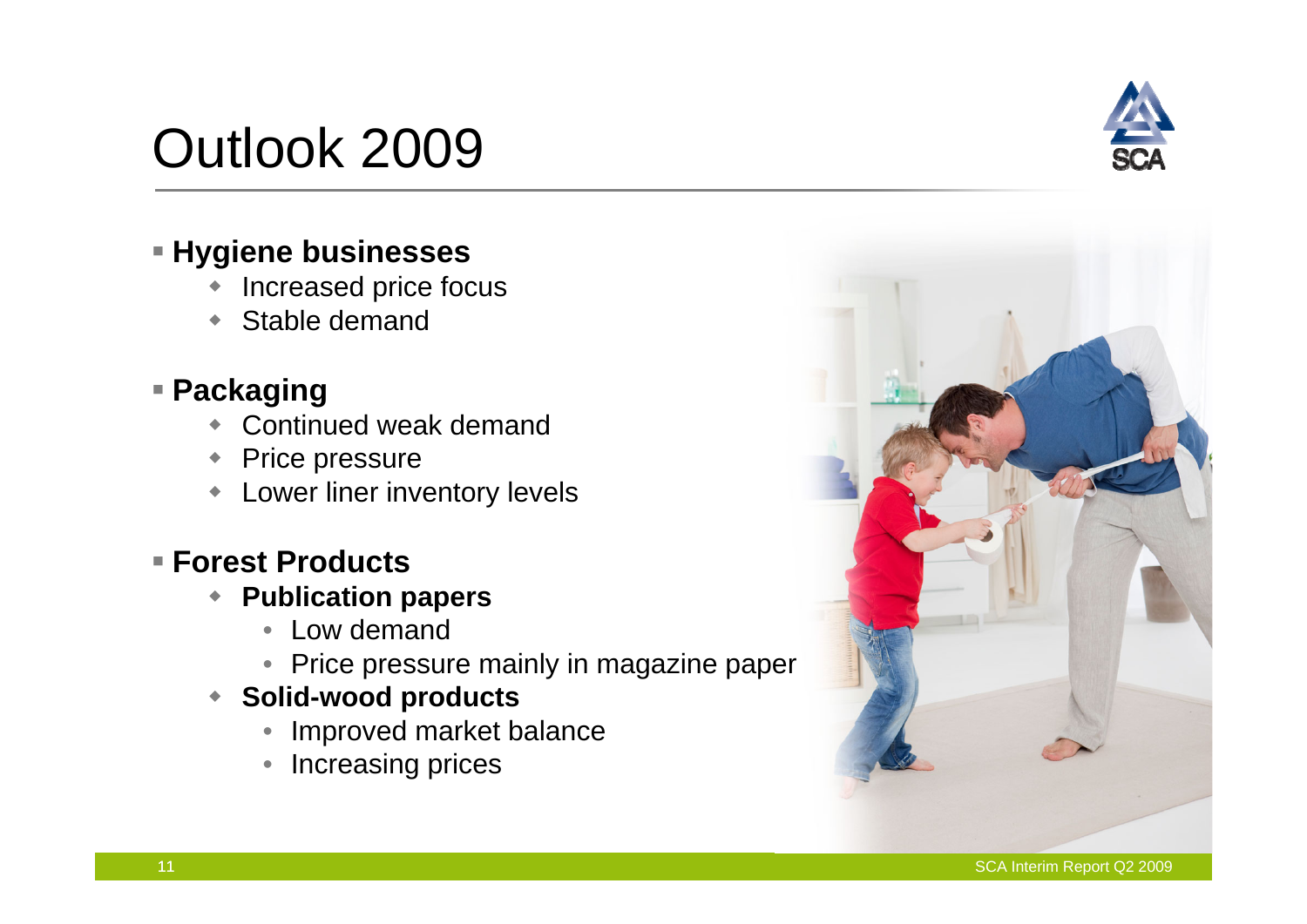

## Q & A